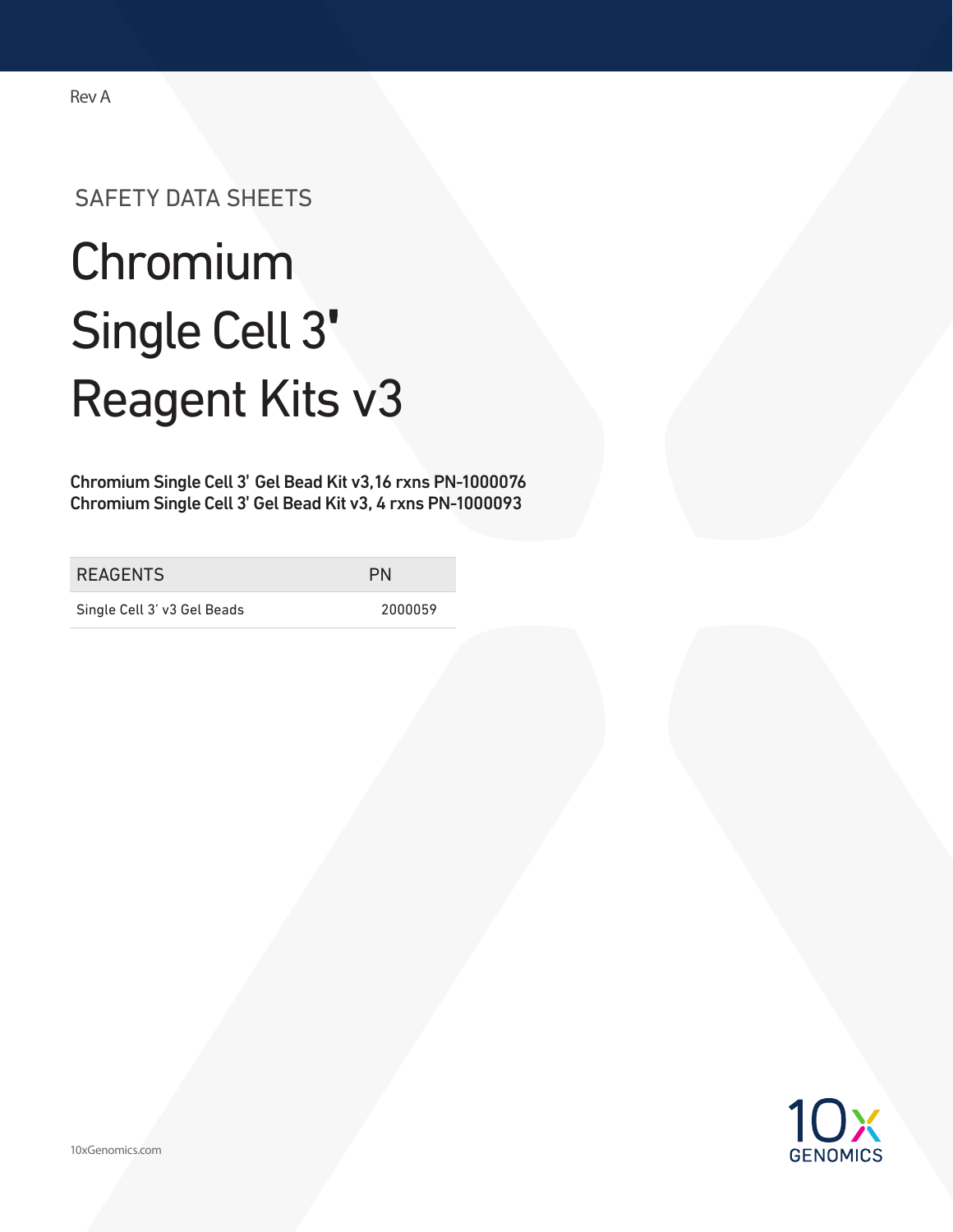

OSHA HazCom Standard 29 CFR 1910.1200(g) and GHS Rev 03.

Issue date 08/21/2018 Reviewed on 08/21/2018

| * 1 Identification |
|--------------------|
|                    |

- · **Product Identifier**
- · **Trade Name: Single Cell 3' v3 Gel Beads**
- · **Product Number:** 2000059
- · **Relevant identified uses of the substance or mixture and uses advised against:**
- · **Product Description:** No further relevant information
- · **Details of the Supplier of the Safety Data Sheet:**
- · **Manufacturer/Supplier:** 10X Genomics 7068 Koll Center Parkway Suite 401 Pleasanton, CA 94566 1 925 401 7300
- · **Emergency telephone number:** 1 925 401 7300

**2 Hazard(s) Identification**

· **Classification of the substance or mixture:** The product does not need classification according to OSHA HazCom Standard 29 CFR paragraph (d) of §1910.1200(g) and GHS Rev 03.

- · **Label elements:**
- · **GHS label elements** Non-Regulated Material
- · **Hazard pictograms:** Non-Regulated Material
- · **Signal word:** Non-Regulated Material
- · **Hazard statements:** Non-Regulated Material
- · **Unknown acute toxicity:**

This value refers to knowledge of known, established toxicological or ecotoxicological values. 0 % of the mixture consists of component(s) of unknown toxicity.

- · **Classification system:** NFPA/HMIS Definitions: 0-Least, 1-Slight, 2-Moderate, 3-High, 4-Extreme
- · **NFPA ratings (scale 0 4)**



· **HMIS-ratings (scale 0 - 4)**

| $HEALTH$ 0 Health = 0 |                                                 |
|-----------------------|-------------------------------------------------|
| <b>FIRE</b>           | $\begin{bmatrix} 0 \\ 1 \end{bmatrix}$ Fire = 0 |
|                       | REACTIVITY 0 Physical Hazard = 0                |

· **Hazard(s) not otherwise classified (HNOC):** None known

#### **3 Composition/Information on Ingredients**

- · **Chemical characterization: Mixtures**
- · **Description:** Mixture of substances listed below with non-hazardous additions.

| · Dangerous Components: |                                                 |       |
|-------------------------|-------------------------------------------------|-------|
| Proprietary             | $\Diamond$ Acute Tox. 4, H302; Combustible Dust | $4\%$ |
| Proprietary             | Skin Irrit. 2, H315; Eye Irrit. 2B, H320        | $2\%$ |
| Proprietary             |                                                 | .1% ∣ |

(Contd. on page 2)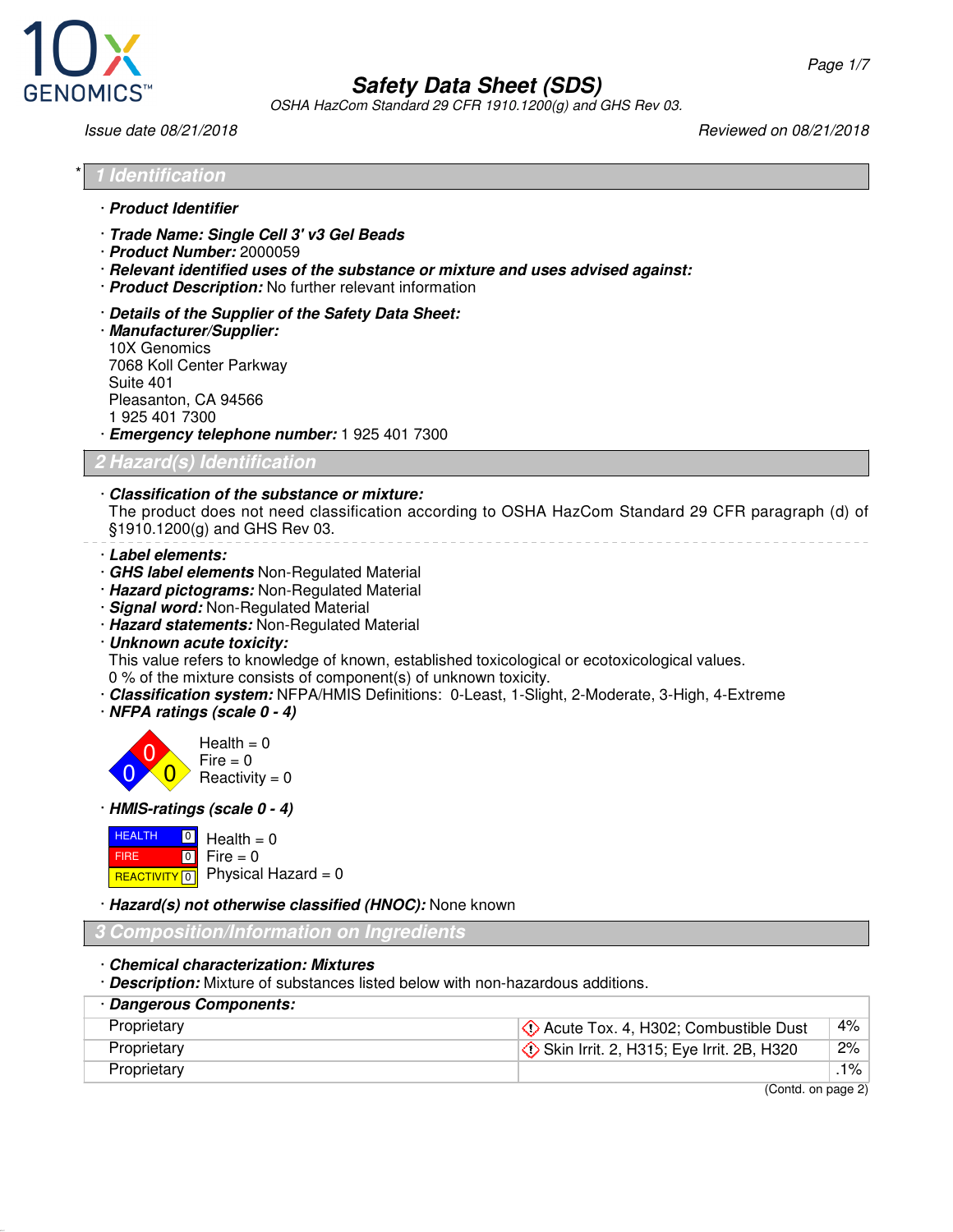

OSHA HazCom Standard 29 CFR 1910.1200(g) and GHS Rev 03.

Issue date 08/21/2018 Reviewed on 08/21/2018

#### **Trade Name: Single Cell 3' v3 Gel Beads**

#### · **Additional information:**

The exact percentages of the ingredients of this mixture are considered to be proprietary and are withheld in accordance with the provisions of paragraph (i) of §1910.1200 of 29 CFR 1910.1200 Trade Secrets. Trade secret made in accordance with paragraph (i) of §1910.1200 of 29 CFR 1910.1200, the OSHA Hazard Communication Standard and U.S. Code of Federal Regulations.

#### **4 First-Aid Measures**

- · **Description of first aid measures**
- · **General information:** No special measures required.
- · **After inhalation:** Supply fresh air; consult doctor in case of complaints.
- · **After skin contact:** Generally the product does not irritate the skin.
- · **After eye contact:** Rinse opened eye for several minutes under running water.
- · **After swallowing:** If swallowed and symptoms occur, consult a doctor.
- · **Information for doctor**
- · **Most important symptoms and effects, both acute and delayed:** No further relevant information available.
- · **Indication of any immediate medical attention and special treatment needed:**
- No further relevant information available.

#### **5 Fire-Fighting Measures**

- · **Extinguishing media**
- · **Suitable extinguishing agents:**
- CO<sub>2</sub>, extinguishing powder or water spray. Fight larger fires with water spray or alcohol resistant foam.
- · **For safety reasons unsuitable extinguishing agents:** No further relevant information.
- · **Special hazards arising from the substance or mixture:** No further relevant information available.
- · **Advice for firefighters**
- · **Special protective equipment for firefighters:**

As in any fire, wear self-contained breathing apparatus pressure-demand (NIOSH approved or equivalent) and full protective gear to prevent contact with skin and eyes.

#### **6 Accidental Release Measures**

- · **Personal precautions, protective equipment and emergency procedures:** Wear protective equipment. Keep unprotected persons away.
- · **Environmental precautions:** Do not allow product to reach sewage system or any water course.
- · **Methods and material for containment and cleaning up:**
- Absorb with liquid-binding material (i.e. sand, diatomite, acid binders, universal binders, sawdust). Dispose of the collected material according to regulations.
- · **Reference to other sections:**

See Section 7 for information on safe handling. See Section 8 for information on personal protection equipment. See Section 13 for disposal information.

- · **Protective Action Criteria for Chemicals**
- · **PAC-1:**

None of the ingredients are listed.

· **PAC-2:**

None of the ingredients are listed.

· **PAC-3:**

None of the ingredients are listed.

(Contd. on page 3)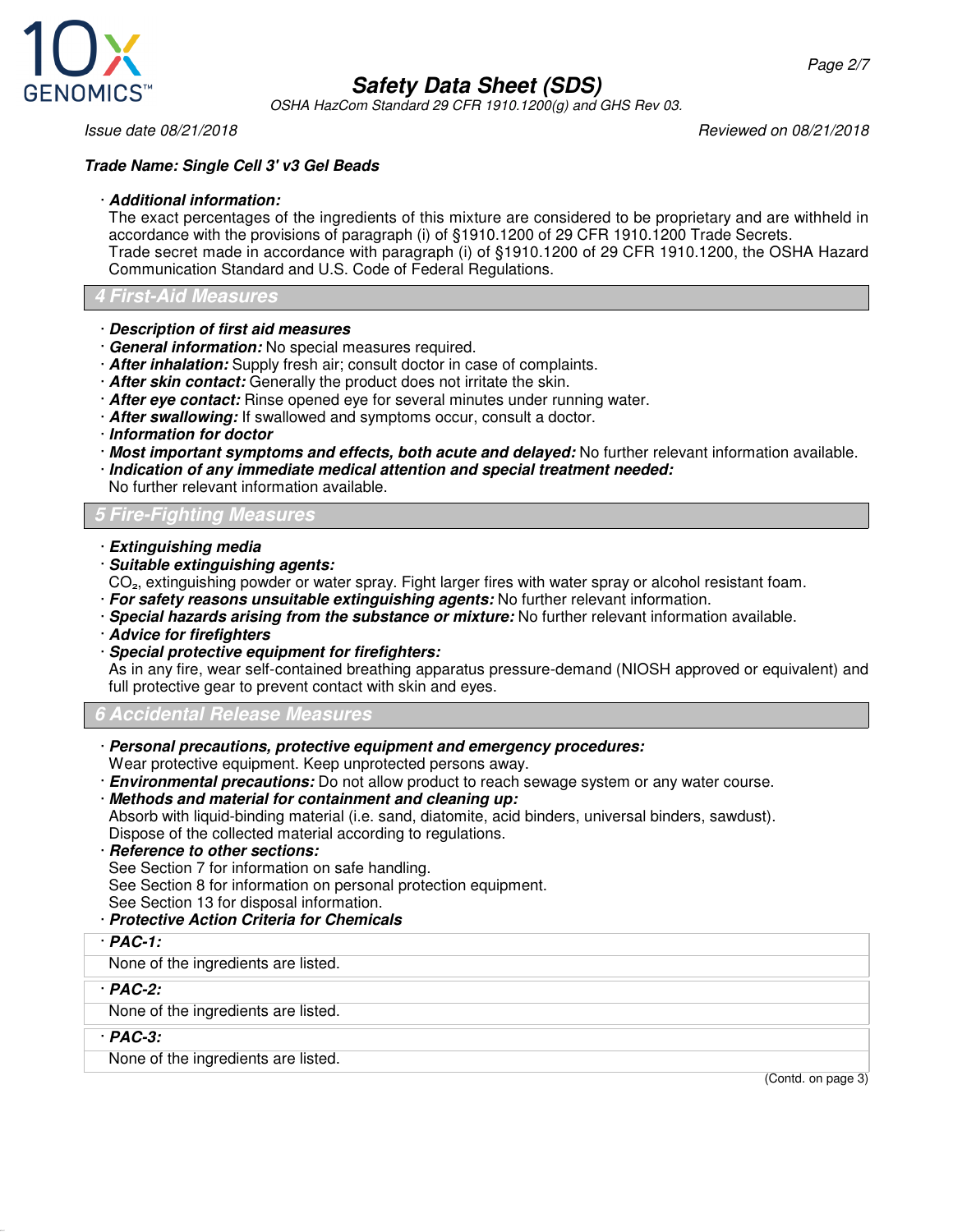

OSHA HazCom Standard 29 CFR 1910.1200(g) and GHS Rev 03.

Issue date 08/21/2018 Reviewed on 08/21/2018

#### **Trade Name: Single Cell 3' v3 Gel Beads**

#### **7 Handling and Storage**

- · **Handling**
- · **Precautions for safe handling:** No special measures required.
- · **Information about protection against explosions and fires:** No special measures required.
- · **Conditions for safe storage, including any incompatibilities**
- · **Storage**
- · **Requirements to be met by storerooms and receptacles:** Store in the original container.
- · **Information about storage in one common storage facility:** Not required.
- · **Further information about storage conditions:** None.
- · **Specific end use(s):** No further relevant information available.

#### **8 Exposure Controls/Personal Protection**

- · **Additional information about design of technical systems:** Does not apply.
- · **Control parameters:**
- · **Components with occupational exposure limits:**

The product does not contain any relevant quantities of materials with critical values that have to be monitored at the workplace.

- · **Additional information:** The lists that were valid during the creation of this SDS were used as basis.
- · **Exposure controls:**
- · **Personal protective equipment**
- · **General protective and hygienic measures:**

The usual precautionary measures for handling chemicals should be followed.

- · **Breathing equipment:** Not required.
- · **Protection of hands:**



Protective gloves

Not required.

· **Material of gloves:**

The selection of the suitable gloves does not only depend on the material, but also on further marks of quality and varies from manufacturer to manufacturer.

· **Penetration time of glove material:** Not applicable.

#### **9 Physical and Chemical Properties**

· **Information on basic physical and chemical properties**

| · Information on basic physical and chemical propertie<br>· General Information |                 |
|---------------------------------------------------------------------------------|-----------------|
| · Appearance:                                                                   |                 |
| Form:                                                                           | Liquid          |
| Color:                                                                          | Colorless       |
| · Odour:                                                                        | Odorless        |
| · Odor threshold:                                                               | Not determined. |
| · pH-value:                                                                     | Acidic          |
| · Change in condition                                                           |                 |
| <b>Melting point/Melting range:</b>                                             | Not determined. |
| <b>Boiling point/Boiling range:</b>                                             | 290 ℃ (554 F)   |

(Contd. on page 4)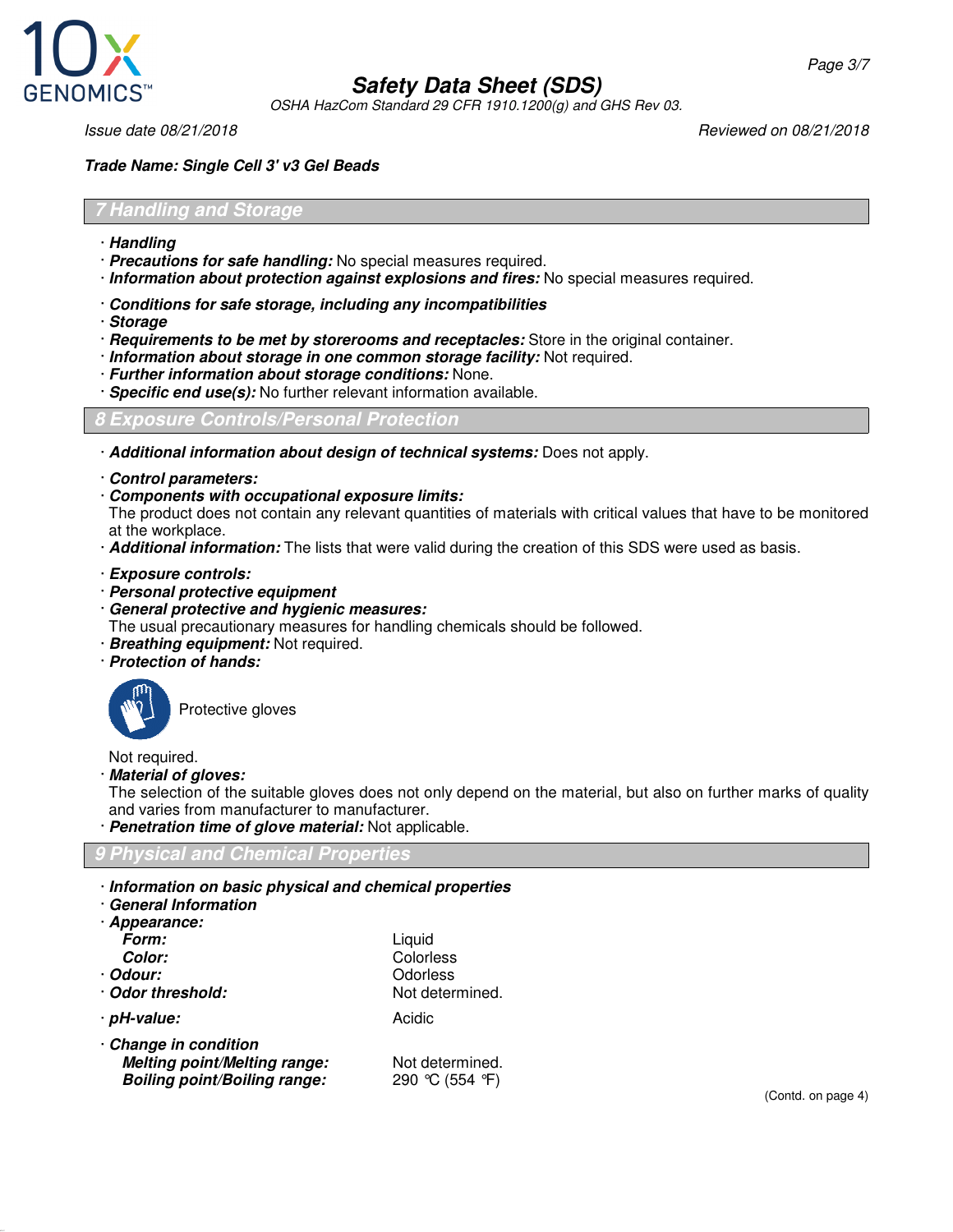

OSHA HazCom Standard 29 CFR 1910.1200(g) and GHS Rev 03.

Issue date 08/21/2018 Reviewed on 08/21/2018

#### **Trade Name: Single Cell 3' v3 Gel Beads**

| · Flash point:                                                                       | None                                                  |  |
|--------------------------------------------------------------------------------------|-------------------------------------------------------|--|
| · Flammability (solid, gaseous):                                                     | Not applicable.                                       |  |
| · Ignition temperature:                                                              | 400 °C (752 °F)                                       |  |
| · Decomposition temperature:                                                         | Not determined.                                       |  |
| · Auto igniting:                                                                     | Not determined.                                       |  |
| · Danger of explosion:                                                               | Product does not present an explosion hazard.         |  |
| · Explosion limits:<br>Lower:<br><b>Upper:</b>                                       | Not determined.<br>Not determined.                    |  |
| · Vapor pressure:                                                                    | Not determined.                                       |  |
| · Density:<br><b>Relative density:</b><br>Vapor density:<br><b>Evaporation rate:</b> | Not determined.<br>Not determined.<br>Not determined. |  |
| · Solubility in / Miscibility with:<br>Water:                                        | Fully miscible.                                       |  |
| · Partition coefficient (n-octanol/water): Not determined.                           |                                                       |  |
| · Viscosity:<br>Dynamic:<br>Kinematic:                                               | Not determined.<br>Not determined.                    |  |
| · Solvent content:<br>Organic solvents:<br>Other information:                        | 7%<br>No further relevant information available.      |  |

#### **10 Stability and Reactivity**

- · **Reactivity:** No further relevant information available.
- · **Chemical stability:** Stable under normal conditions.
- · **Thermal decomposition / conditions to be avoided:** No decomposition if used according to specifications.
- · **Possibility of hazardous reactions:** No dangerous reactions known.
- · **Conditions to avoid:** No further relevant information available.
- · **Incompatible materials:** No further relevant information available.
- · **Hazardous decomposition products:** No dangerous decomposition products known.

#### **11 Toxicological Information**

#### · **Information on toxicological effects:**

- · **Acute toxicity:**
- · **LD/LC50 values that are relevant for classification:**

#### **Proprietary**

Oral LD50 1000 mg/kg (Rat)

- · **Primary irritant effect:**
- · **On the skin:** No irritating effect.
- · **On the eye:** No irritating effect.

(Contd. on page 5)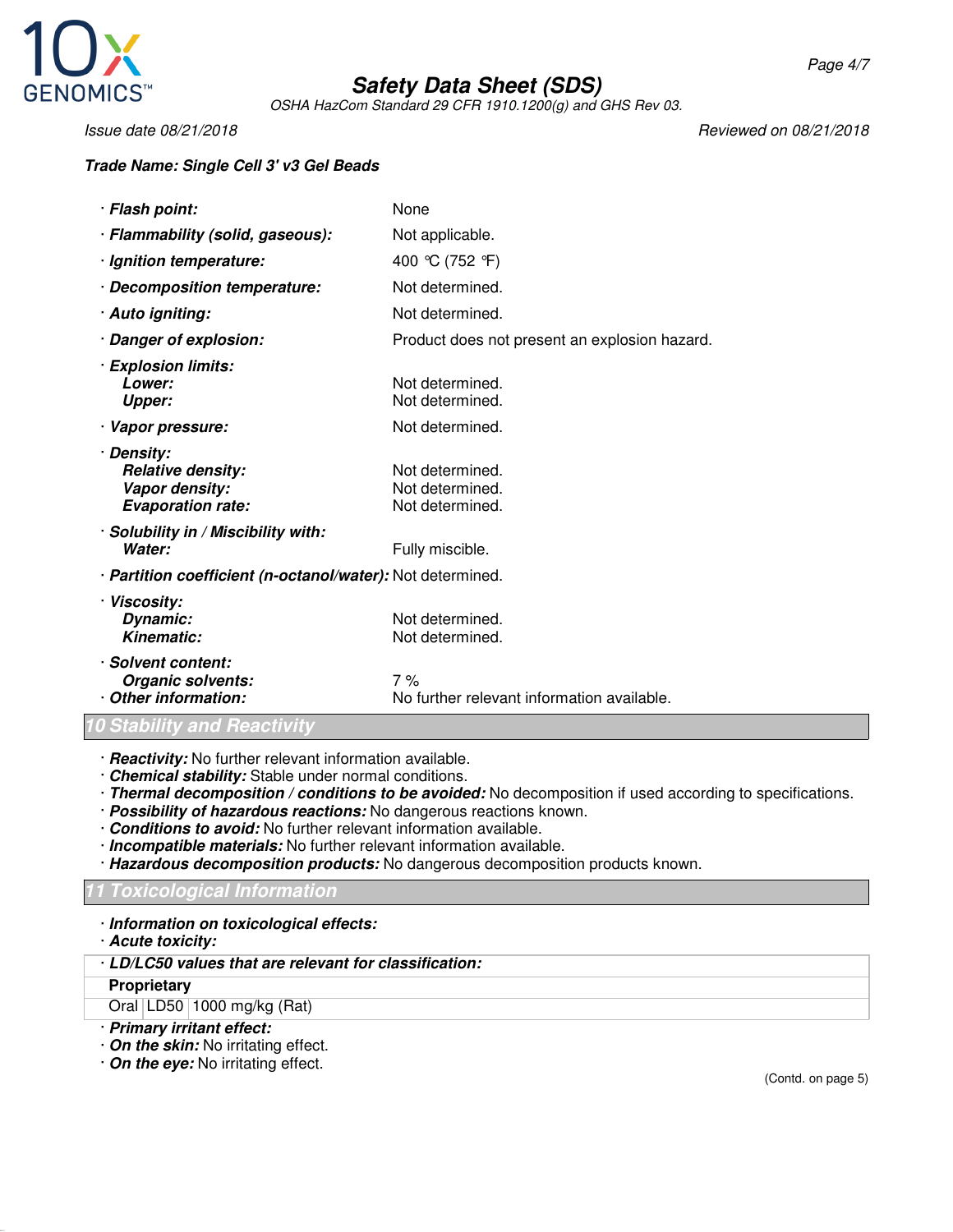

OSHA HazCom Standard 29 CFR 1910.1200(g) and GHS Rev 03.

Issue date 08/21/2018 Reviewed on 08/21/2018

#### **Trade Name: Single Cell 3' v3 Gel Beads**

#### · **Additional toxicological information:**

The product is not subject to classification according to internally approved calculation methods for preparations.

When used and handled according to specifications, the product does not have any harmful effects according to our experience and the information provided to us.

#### · **Carcinogenic categories:**

· **IARC (International Agency for Research on Cancer):**

None of the ingredients are listed.

#### · **NTP (National Toxicology Program):**

None of the ingredients are listed.

#### · **OSHA-Ca (Occupational Safety & Health Administration):**

None of the ingredients are listed.

#### **12 Ecological Information**

#### · **Toxicity:**

- · **Aquatic toxicity:** No further relevant information available.
- · **Persistence and degradability:** No further relevant information available.
- · **Behavior in environmental systems:**
- · **Bioaccumulative potential:** No further relevant information available.
- · **Mobility in soil:** No further relevant information available.
- · **Additional ecological information:**
- · **General notes:** Not known to be hazardous to water.
- · **Results of PBT and vPvB assessment:**
- · **PBT:** Not applicable.
- · **vPvB:** Not applicable.
- · **Other adverse effects:** No further relevant information available.

#### **13 Disposal Considerations**

- · **Waste treatment methods**
- · **Recommendation:** Smaller quantities can be disposed of with household waste.
- · **Uncleaned packaging**
- · **Recommendation:** Disposal must be made according to official regulations.
- · **Recommended cleansing agent:** Water, if necessary with cleansing agents.

#### **14 Transport Information**

| · UN-Number:                                 |                        |
|----------------------------------------------|------------------------|
| · DOT, ADR/ADN, ADN, IMDG, IATA              | Non-Regulated Material |
| · UN proper shipping name:                   |                        |
| · DOT, ADR/ADN, ADN, IMDG, IATA              | Non-Regulated Material |
| · Transport hazard class(es):                |                        |
| · DOT, ADR/ADN, ADN, IMDG, IATA              |                        |
| · Class:                                     | Non-Regulated Material |
| · Packing group:                             |                        |
| · DOT, ADR/ADN, IMDG, IATA                   | Non-Regulated Material |
| · Environmental hazards:                     | Not applicable.        |
| · Special precautions for user:              | Not applicable.        |
| · Transport in bulk according to Annex II of |                        |
| <b>MARPOL73/78 and the IBC Code:</b>         | Not applicable.        |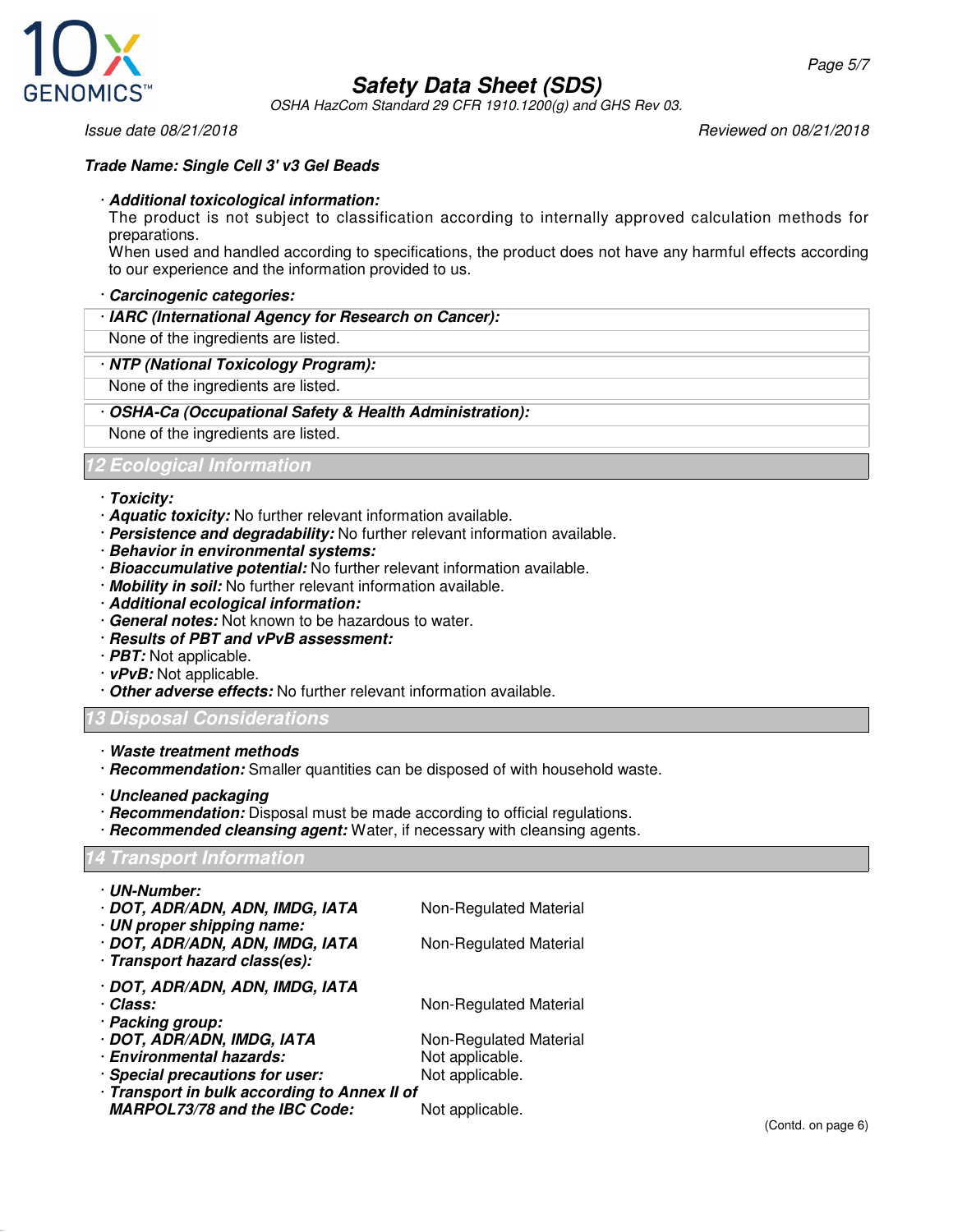

OSHA HazCom Standard 29 CFR 1910.1200(g) and GHS Rev 03.

Page 6/7

Issue date 08/21/2018 Reviewed on 08/21/2018

**Trade Name: Single Cell 3' v3 Gel Beads**

· **UN "Model Regulation":** Non-Regulated Material

- **15 Regulatory Information**
- · **Safety, health and environmental regulations/legislation specific for the substance or mixture:** · **SARA (Superfund Amendments and Reauthorization):**
- · **Section 355 (extremely hazardous substances):**

None of the ingredients are listed.

· **Section 313 (Specific toxic chemical listings):**

**Proprietary** 

· **TSCA (Toxic Substances Control Act):**

None of the ingredients are listed.

· **California Proposition 65:**

· **Chemicals known to cause cancer:**

None of the ingredients are listed.

· **Chemicals known to cause reproductive toxicity for females:**

None of the ingredients are listed.

· **Chemicals known to cause reproductive toxicity for males:**

None of the ingredients are listed.

· **Chemicals known to cause developmental toxicity:**

None of the ingredients are listed.

· **New Jersey Right-to-Know List:**

None of the ingredients are listed.

· **New Jersey Special Hazardous Substance List:**

None of the ingredients are listed.

· **Pennsylvania Right-to-Know List:**

None of the ingredients are listed.

· **Pennsylvania Special Hazardous Substance List:**

None of the ingredients are listed.

- · **Carcinogenic categories:**
- · **EPA (Environmental Protection Agency):**

None of the ingredients are listed.

· **TLV (Threshold Limit Value established by ACGIH):**

None of the ingredients are listed.

#### · **NIOSH-Ca (National Institute for Occupational Safety and Health):**

None of the ingredients are listed.

- · **GHS label elements** Non-Regulated Material
- · **Hazard pictograms:** Non-Regulated Material
- · **Signal word:** Non-Regulated Material
- · **Hazard statements:** Non-Regulated Material

· **National regulations:**

None of the ingredients are listed.

· **Chemical safety assessment:** A Chemical Safety Assessment has not been carried out.